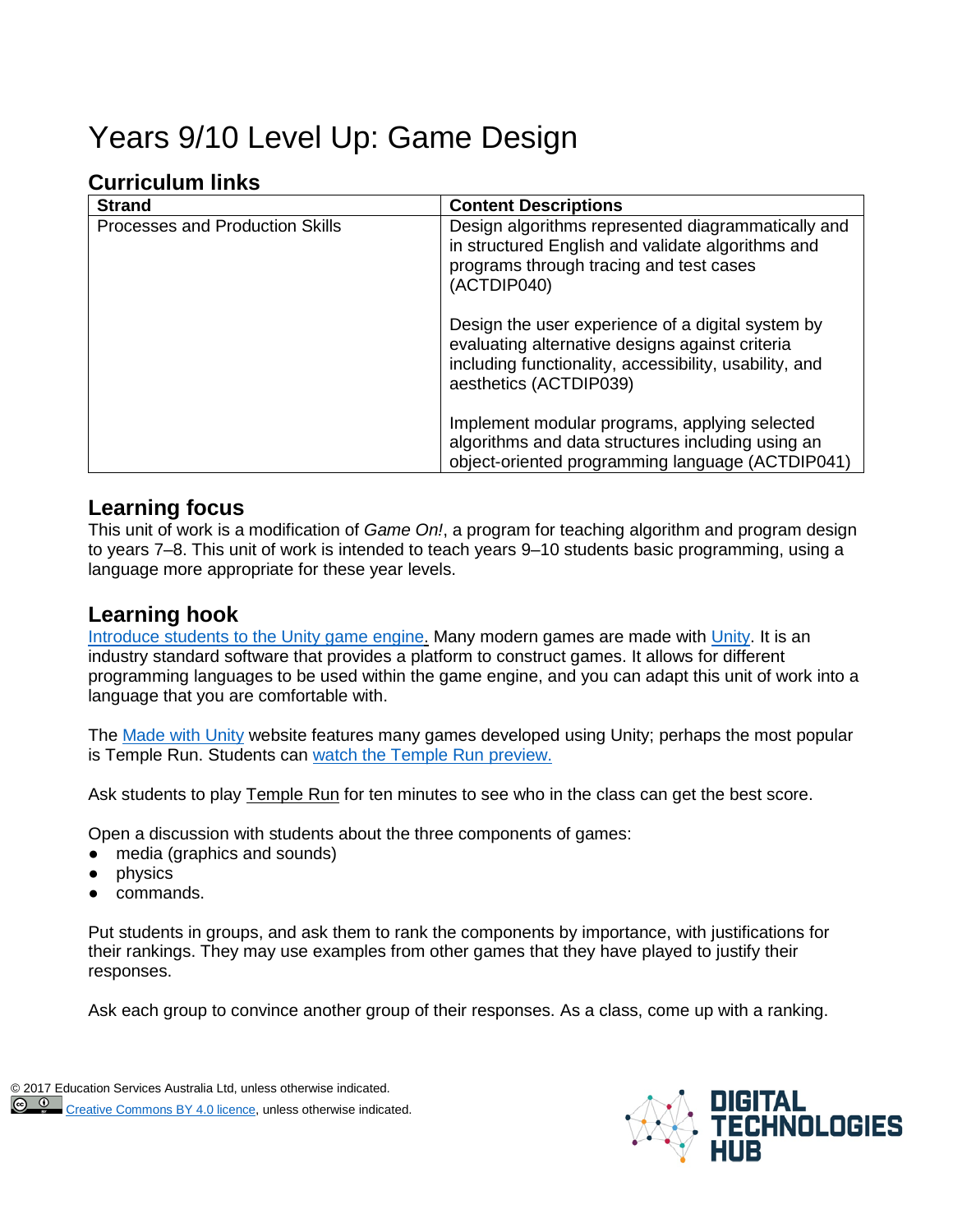# **Learning map and outcomes**

#### **Learning intentions**

- Think like a programmer.
- Understand modular programs, data structures and object-oriented languages.

#### **Success criteria**

- Design an algorithm to construct a game.
- Program and construct the game.

# **Learning input**

#### **Learn the software**

The following learning input relies heavily on the 'Roll-a-ball' tutorial in the Unity beginners program, available at the [Unity](https://unity3d.com/) website.

First, [download Unity.](http://unity3d.com/download) Mac and PC versions and [installation instructions](https://docs.unity3d.com/Manual/InstallingUnity.html) are available. The free version of Unity is appropriate for student use.

Discuss with students the advantages of modularisation of programming. Programmers work by getting one element of their program right before moving onto other elements. This process is also important when learning to program: students need to learn one thing before another. Students will practise this by programming an element and then deconstructing it in order to understand it better.

Discuss with students the importance of tracking and recording errors, so that when predictable errors come up they can look to a troubleshooting guide to fix them easily. It is important that students understand that programming is a problem-solving process; not everything will work straight away. Programmers need a growth mindset.

Watch these clips about the concept of a growth mindset:

- [Keeping moving forward!](https://www.youtube.com/watch?v=7p_eKV3SzwE&list=PLnah-hqu5MaQY5t2GjBAwt9E7iJFYPsOA&index=5)
- [Grown mindset vs fixed mindset](https://www.youtube.com/watch?v=KUWn_TJTrnU)

#### **'Roll-a-ball' tutorial**

Ask students to sign up for a Unity account and open the [Roll-a-ball](https://unity3d.com/learn/tutorials/projects/roll-ball-tutorial) tutorial. This tutorial teaches the basic components of Unity, using C#.

Watch the videos 'Setting up the game' and 'Moving the player'. Students can view the videos and code at the same time. They may only watch three or four seconds at a time, and then stop and code.

Ask students to annotate the Explaining Unity code worksheet while they are programming. Without stopping to reflect on the language, students will find it difficult to create their own game. After students watch the first two videos, use the worksheet to discuss segments of the code with them. Answers are included on the second page of the document.

Next, deconstruct the program with students in groups. You will need to break apart what each element of code does. Explain the following two important concepts:

- object-oriented programming
- [variables.](https://docs.google.com/document/d/1pCC3CR7FJTymFQj7Vr9RKJhE4bzcBni1NrF-3ydF5Zo/edit)

[© 2017 E](https://creativecommons.org/licenses/by/4.0/)ducation Services Australia Ltd, unless otherwise indicated.  $\circ$   $\circ$ [Creative Commons BY 4.0 licence,](https://creativecommons.org/licenses/by/4.0/) unless otherwise indicated.

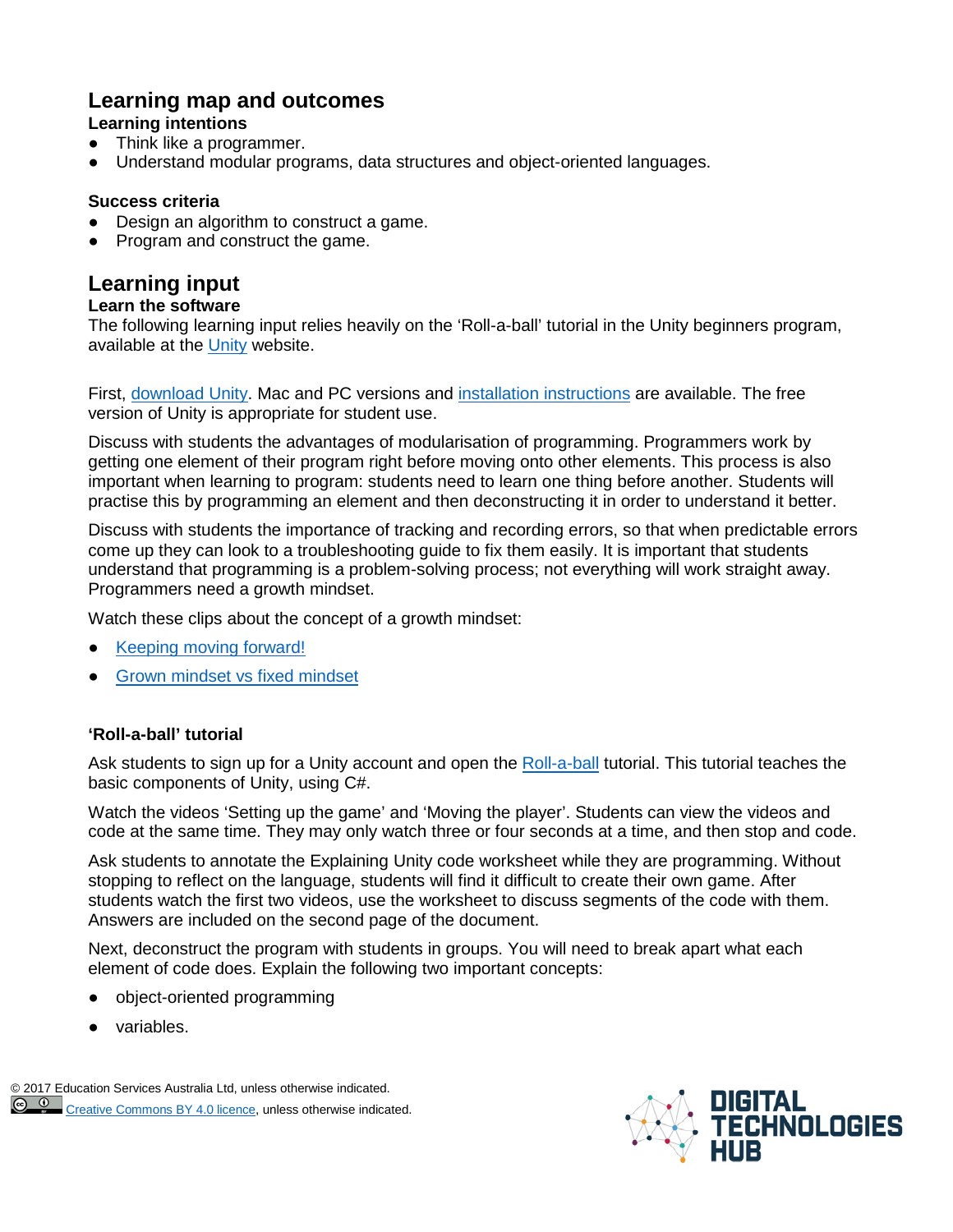Students can undertake the Classes and objects worksheet, about object-oriented programming, and the Variables worksheet, about variables.

Students complete Section 3 of the tutorial, which demonstrates how to do scoring (ie variables) and hit tests on game elements.

Deconstruct an example game such as [Mario Bros.](http://www.mario-games-free.com/super-mario-bros.htm) Ask students which elements from the tutorials are used within Mario Bros.

These elements include:

- hit tests when the Mario hits the ground (to stop him falling through)
- hit tests when the Mario hits a monster (he dies)
- hit tests when the Mario hits a brick (an element falls out of this)
- move left-right and up to jump (note that instructions are needed to ensure the user knows what they are doing).

#### **Design the game**

Next, students watch the film [How the inventor of Mario designs a game,](http://www.vox.com/videos/2017/1/12/14249550/shigeru-miyamoto-mario-design) about the design process that Nintendo used when designing some of their games.

Students then brainstorm different things that they like about games that they play. In groups, ask them to brainstorm different things that they can integrate into their game, and start to develop control ideas and navigation of their program.

#### **Learning construction**

#### **Interaction design**

Students design a storyboard (with rough drawings) for their game. This should be annotated with notes such as what the character will do when certain events happen. The storyboard will then lead to the design of the students' algorithm.

Next, students write the properties of each object on sticky notes. They put the sticky notes onto a large piece of paper, and draw lines between objects that are related or that affect each other. On the lines, they write how each element affects another.

#### **Algorithm design**

Discuss with students the two different types of algorithms, pseudocode and flowchart. As more senior students, they should be encouraged to use pseudocode as it is easier to jump from pseudocode to code. For students who are struggling to understand pseudocode, a flowchart is a very good visual alternative.

Ask students to convert between flowchart and pseudocode on the Unity programming algorithm guide worksheet.

Model for the class the construction of an algorithm for Tetris. First, ask students to deconstruct how they play Tetris. You could ask questions such as: What keys do you press? What happens when you press each key? What are the conditions for winning? How would you lose? How do you get a score? These questions can be put up on the board as a list of rules/conditions, then an algorithm can be constructed out of this.

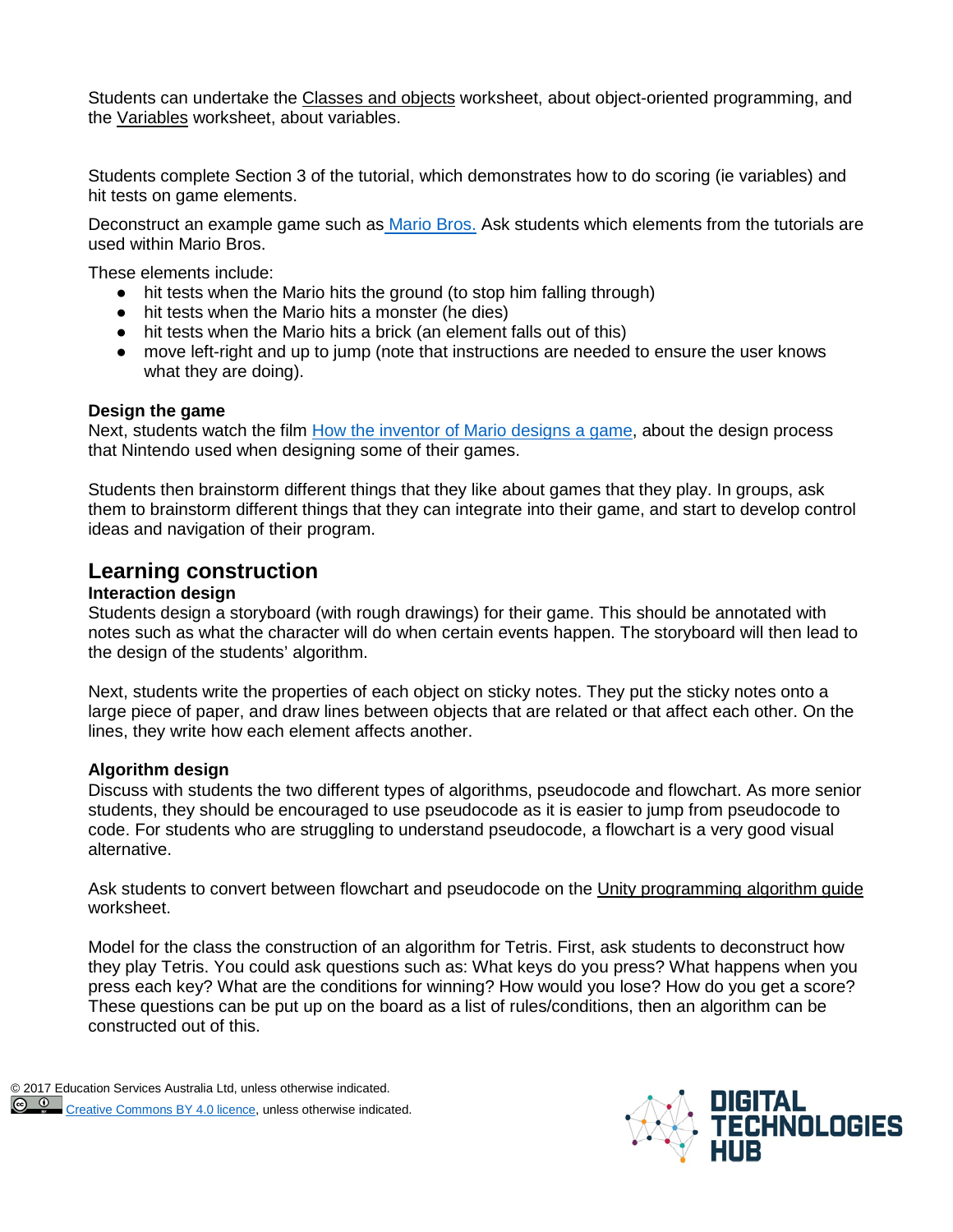You could ask students: What's the first thing you would do as a programmer? (Test for a line of bricks being full.) Draw this information from students and together as a class, co-construct the algorithm on the board. View a sample Tetris algorithm. Students then convert a flowchart of Tetris to a pseudocode version.

[BOSTES Method of Algorithm Descriptions](http://fulmanski.pl/zajecia/ics/materialy/compalgorithm.pdf) is an excellent additional resource for teaching pseudocode and flowcharts.

Next, ask students to draft the algorithms that they need to complete the game.

#### **Character design/background design**

Students draft design ideas for characters and backgrounds. These are more descriptive drawings than the screen designs, and they will be brought into Unity for development of the project.

Students should team up with another group and get some feedback on their ideas. Students can use the [critical friends process](https://depts.washington.edu/ccph/pdf_files/CriticalFriends.pdf) to guide their feedback.

Next, students model their characters and backgrounds in Unity.

## **Learning demo**

Students exhibit their games. For long projects, students should be asked to present at different stages their progress, and to demonstrate to other students the exciting things they are doing in their game.

# **Learning reflection**

The students' exhibition on game design could include a range of existing games, as well as the students' own game designs. Break up the year group into two groups, and ask students to vote on a 'people's choice' game design. The criteria are playability (fun) and programming (how complex the program is). Students can be awarded prizes for their games. A teacher selection can also be made, of the game that is the most playable and complex. Students are to evaluate their games against others using the Game up! Evaluation sheet scaffold.

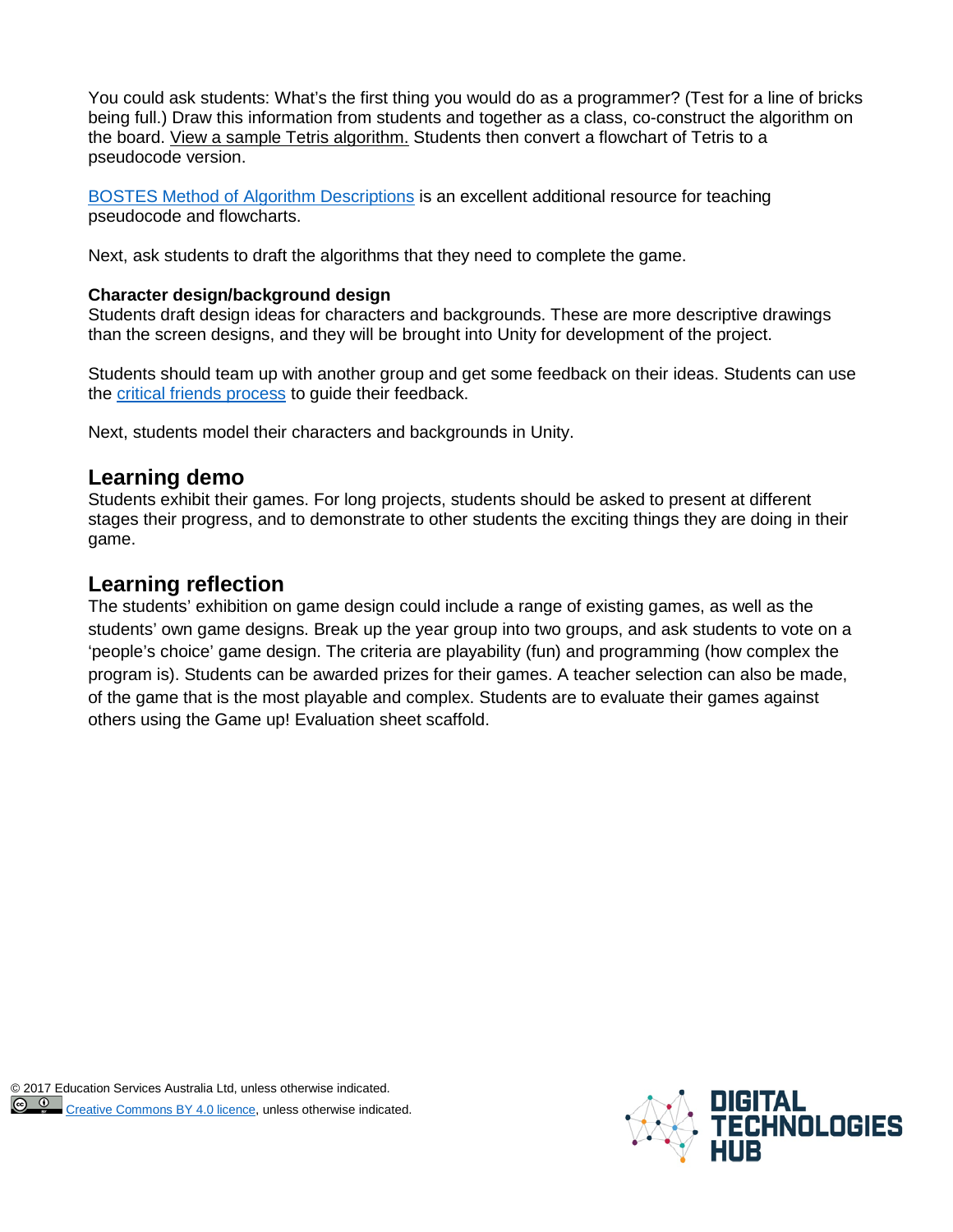# **Assessment**

| <b>Outcome</b>                                                                                                                                                                                    | <b>Assessed through</b>                                | <b>Excellent</b>                                                                                                                                                                                                                                                                                                                                                                                                                                                           | <b>Satisfactory</b>                                                                                                                                                                                                                                                                                                                                              | <b>Needs improvement</b>                                                                                                                                                              |
|---------------------------------------------------------------------------------------------------------------------------------------------------------------------------------------------------|--------------------------------------------------------|----------------------------------------------------------------------------------------------------------------------------------------------------------------------------------------------------------------------------------------------------------------------------------------------------------------------------------------------------------------------------------------------------------------------------------------------------------------------------|------------------------------------------------------------------------------------------------------------------------------------------------------------------------------------------------------------------------------------------------------------------------------------------------------------------------------------------------------------------|---------------------------------------------------------------------------------------------------------------------------------------------------------------------------------------|
| Design algorithms<br>represented diagrammatically<br>and in structured English and<br>validate algorithms and<br>programs through tracing and<br>test cases (ACTDIP040)                           | Algorithm for game<br>Testing process<br>documentation | The student presents a<br>range of algorithms that<br>show correct branching,<br>iteration and functions, as<br>well as correct elements of<br>structured algorithms (eg<br>correct symbols/keywords).<br>Their algorithms<br>demonstrate the extent of<br>the game and are clearly<br>linked to the game plan.<br>The student demonstrates<br>testing of algorithms prior to<br>programming. They find<br>solutions and document<br>them in the troubleshooting<br>guide. | The student presents<br>algorithms that show<br>correct branching,<br>iteration and functions, as<br>well as mostly correct<br>elements of structured<br>algorithms (eg correct<br>symbols/keywords).<br>The student demonstrates<br>testing of algorithms prior<br>to programming. They find<br>solutions and document<br>them in the<br>troubleshooting guide. | The student presents<br>algorithms that have<br>some correct features.                                                                                                                |
| Design the user experience<br>of a digital system by<br>evaluating alternative designs<br>against criteria including<br>functionality, accessibility,<br>usability, and aesthetics<br>(ACTDIP039) | User interface of<br>game<br>Evaluation                | The game is functional,<br>accessible and usable. It<br>has a clear, easy-to-use,<br>well-designed user<br>interface.<br>Evaluation of the<br>functionality, usability and<br>user interface is clear and<br>reflective.                                                                                                                                                                                                                                                   | The game is functional,<br>accessible and usable. It<br>has a clear, easy-to-use<br>user interface.<br>Evaluation of the<br>functionality, usability and<br>user interface is clear.                                                                                                                                                                             | The game is functional,<br>accessible and usable. It<br>has a clear, easy-to-use<br>user interface.<br>Description of the<br>functionality, usability and<br>user interface is clear. |

[© 2017 E](https://creativecommons.org/licenses/by/4.0/)ducation Services Australia Ltd, unless otherwise indicated.

[Creative Commons BY 4.0 licence,](https://creativecommons.org/licenses/by/4.0/) unless otherwise indicated.